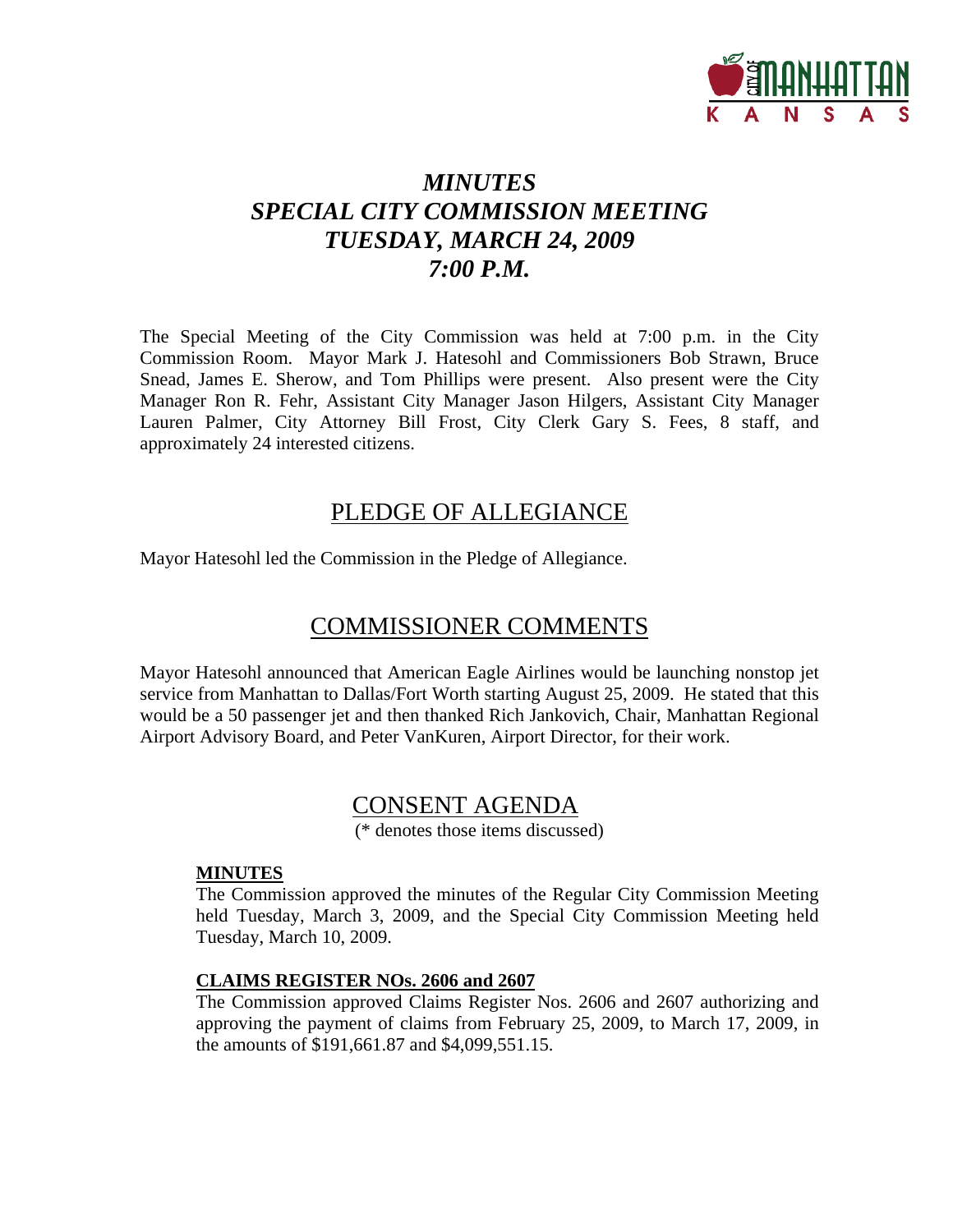#### **LICENSES**

The Commission approved a Tree Maintenance License for calendar year 2009 for Castle Tree Care, 4711 McIntyre Road, Manhattan; Kanscapes, Inc., 8455 River Valley Drive, Manhattan, and an annual Cereal Malt Beverages On-Premises License for Last Chance, Inc. D/B/A Rusty's Last Chance, 1213 Moro Street, Manhattan.

### **ORDINANCE NO. 6755 – AMEND ZONING REGULATIONS – FINAL DECISION OF BOARD OF ZONING APPEALS**

The Commission approved Ordinance No. 6755 amending the Manhattan Zoning Regulations to clarify when the Final Decision of the Board of Zoning Appeals occurs, by modifying Article XIV, Sections 14-405, 14-506, 14-607, and 14-706; and, Article VIII, Section 8-501(I), based on the findings in the Staff Memorandum, as recommended by the Manhattan Urban Area Planning Board *(See Attachment No. 1)*.

#### **RESOLUTION NO. 032409-A – HAZARD MITIGATION PLAN**

The Commission approved Resolution No. 032409-A authorizing E-Fm Consulting, LLC, of Lawrence, Kansas, to represent the City in the preparation of a Hazard Mitigation Plan for the City.

#### **NEGOTIATE CONTRACT – DESIGN – 17TH STREET TRANSPORTATION IMPROVEMENTS (ST0824, CIP# EN801P)**

The Commission accepted the recommendation of the Selection Committee and authorized City Administration to negotiate a contract with Landplan Engineering P.A., of Manhattan, Kansas, for the design of the 17th Street Transportation Improvements (ST0824, CIP# EN801P).

#### **\* NEGOTIATE CONTRACT – DESIGN – TECUMSEH-QUIVERA SEWER SYSTEM IMPROVEMENTS (ST0824, CIP#SW801P)**

Mike Engler, Bartlett & West, responded to questions from the Commission and stated that the project is to be done locally with Sloan/Meier/Hancock Engineers.

The Commission accepted the recommendation of the Selection Committee and authorized City Administration to negotiate a contract with Bartlett & West and Sloan/Meier/Hancock Engineers for the design of the Tecumseh-Quivera drainage area improvements (ST0824, CIP#SW801P).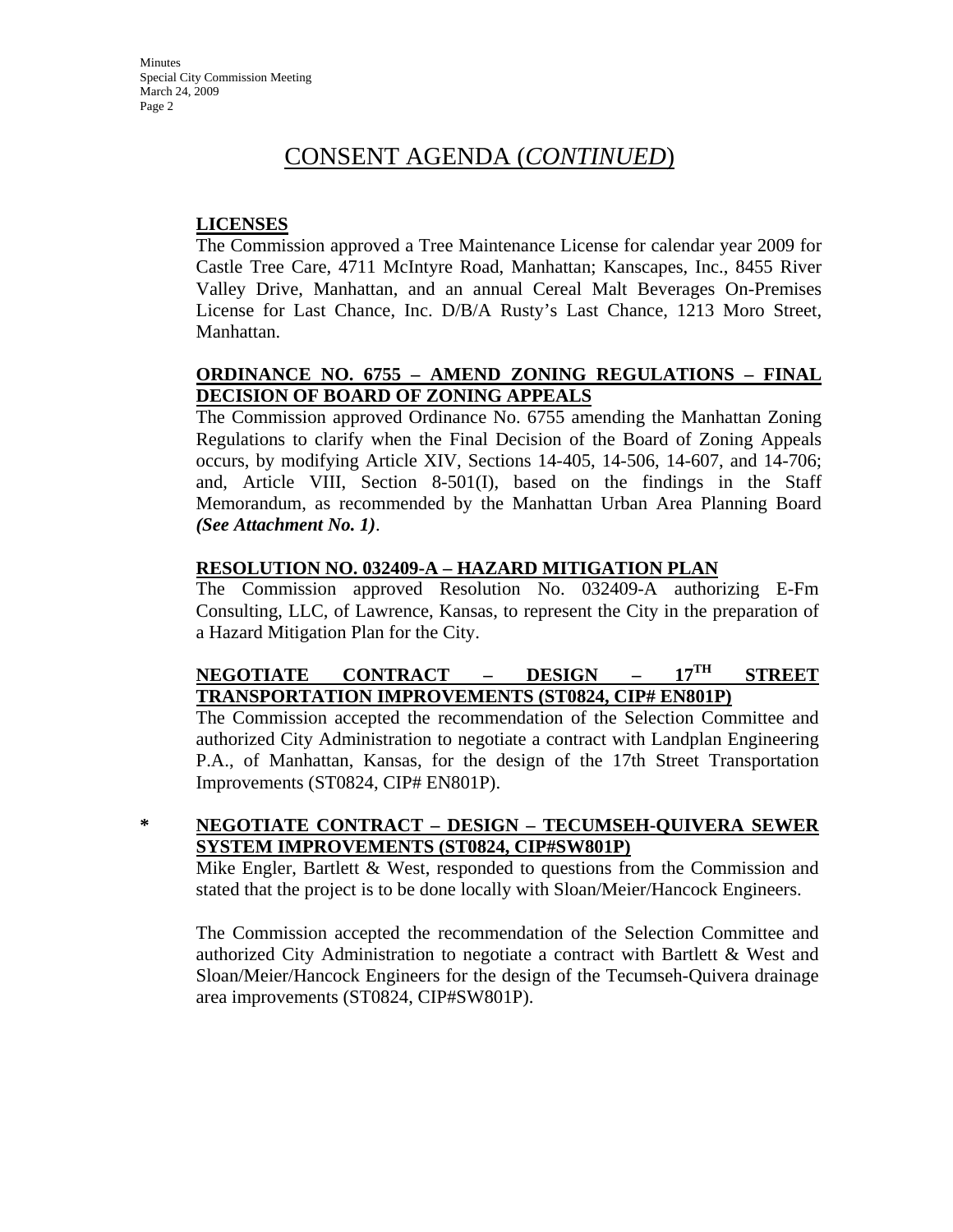#### **\* AWARD CONTRACT – MARLATT WATERWAY STORM DRAINAGE IMPROVEMENTS (SM0701).**

Ron Fehr, City Manager, and Bernie Hayen, Director of Finance, responded to questions regarding the financing of the Marlatt Waterway Storm Drainage Improvements.

The Commission accepted the Engineer's Estimate in the amount of \$744,261.00 and awarded a construction contract in the amount of \$415,006.95 to the lowest responsible bidder, Rush Creek Construction, of Beatrice, Nebraska, for the Marlatt Waterway Storm Drainage Improvements Project (SM0701).

#### **FIRST READING – ISSUE – GENERAL OBLIGATION BONDS – MARLATT WATERWAY STORM DRAINAGE IMPROVEMENTS (SM0701)**

The Commission approved first reading of an ordinance authorizing the issuance of no more than \$575,000.00 in general obligation bonds to finance the Marlatt Waterway Storm Drainage Improvements Project (SM0701).

#### **\* AWARD CONTRACT – CURED-IN-PLACE SEWER LINING (SS0903)**

Dale Houdeshell, Director of Public Works, presented background information on the item and responded to questions from the Commission.

The Commission accepted the lowest responsible bid and awarded a contract in the amount of \$339,400.40 to Utility Maintenance Contractors, of Wichita, Kansas, for the Cured-in-Place Pipe Sewer Lining project (SS0903).

#### **AWARD CONTRACT – SANITARY SEWER MANHOLE REHABILITATION (SS0902)**

The Commission accepted the lowest responsible bid and authorized the Mayor and City Clerk to execute an agreement with Mayer Specialty Services, LLC, of Goddard, Kansas, to a maximum cost of \$54,000.00 for the Sanitary Sewer Manhole Rehabilitation Project (SS0902).

#### **AWARD CONTRACT – INVERTED SIPHON REHABILITATION AND ODOR CONTROL (SP0702P)**

The Commission accepted the Engineer's Estimate in the amount of \$361,663.44 and awarded a construction contract to the lowest responsible bidder, Walters-Morgan Construction, Inc., of Manhattan, Kansas, in the amount of \$327,424.65 for the Inverted Siphon Rehabilitation and Odor Control Project (SP0702P).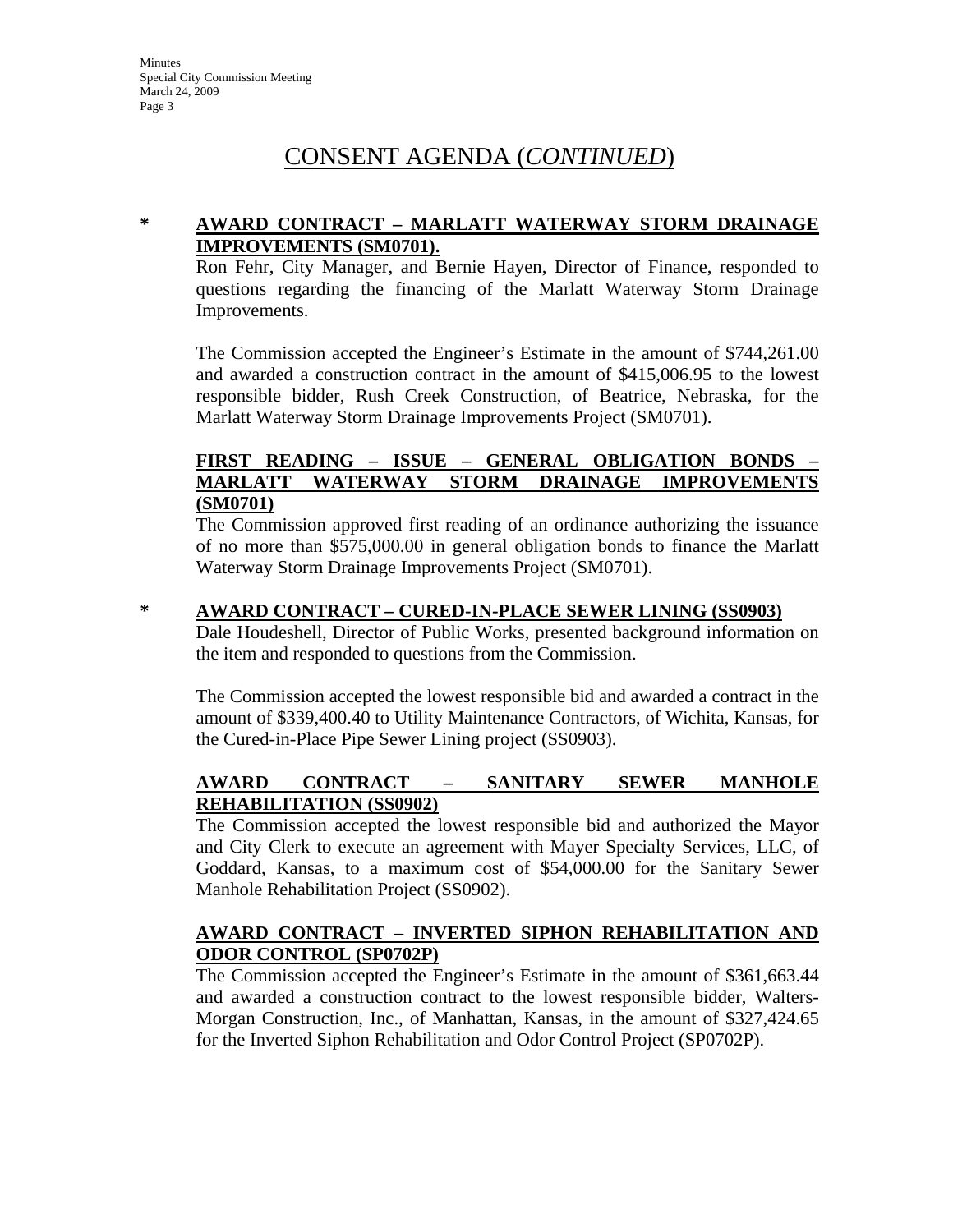#### **RESOLUTION NO. 032409-B – ISSUE GENERAL OBLIGATION BONDS – INVERTED SIPHON REHABILITATION AND ODOR CONTROL (SP0702P)**

The Commission approved Resolution No. 032409-B authorizing and providing for the alteration, repair, and reconstruction of a sanitary sewer in the City and authorizing financing in an amount not to exceed \$490,000.00 in General Obligation Bonds for the Inverted Siphon Rehabilitation and Odor Control (SP0702P).

#### **AWARD CONTRACT – WELL REHABILITATION (WA708P)**

The Commission accepted the lowest responsible bid and awarded a contract in the amount of \$164,470.00 to Layne Western, a division of Layne Christensen Company, of Wichita, Kansas, for the Well Rehabilitation project (WA708P).

#### **AWARD CONTRACT – ANNEBERG PARK ROAD REPAIRS**

The Commission accepted the low quote submitted by J&J Construction, Inc., of McFarland, Kansas, for Emergency Road Repairs at Anneberg Park for the 2007 flash flood damage repair and rock sub-base preparation and awarded a contract in the amount of \$80,143.02 under the terms of the cost-sharing agreement with FEMA.

#### **\* AUTHORIZE PURCHASE – ONE-TON TRUCK – FORESTRY DIVISION (CPX42E)**

The Commission authorized the purchase of a 2009 Ford F-350 in the amount of \$23,790.00 from Olathe Ford, of Olathe, Kansas, to replace Unit #69, Parks Division, Forestry Section.

#### **AUTHORIZE PURCHASE – SPRAYER UNIT – FORESTRY DIVISION (CP906E)**

The Commission authorized the purchase of a 2009 John Bean spray system in the amount of \$23,735.00 from Vegetation Management Supply, Inc., of Wichita, Kansas, to replace Unit #69A, Parks Division, Forestry Section.

#### **AUTHORIZE PURCHASE – ONE-TON TRUCK, 4-WHEEL DRIVE WITH BED – STREET DIVISION (STX03E)**

The Commission awarded the purchase of a one-ton truck, 4-wheel drive w/ bed to Green Ford, of Abilene, Kansas, for \$35,148.00 to replace Unit #35, Street Division.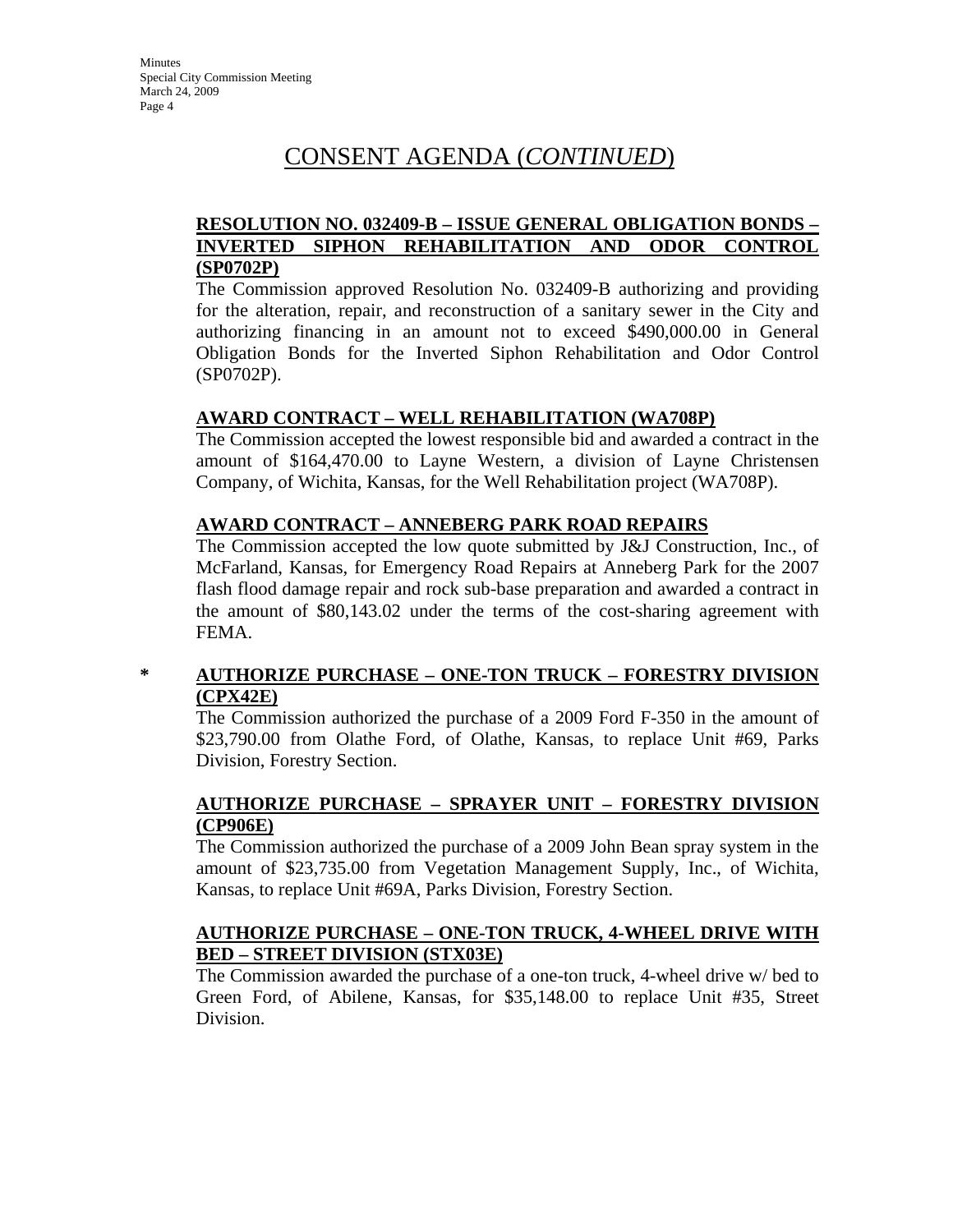#### **AGREEMENT – SELF-CONTAINED BREATHING APPARATUS – FIRE DEPARTMENT**

The Commission accepted the low bid and authorized City Administration to enter into a purchase agreement in the amount of \$25,468.45 with Wise Safety and Environmental, of Lenexa, Kansas, for the purchase of five (5) complete selfcontained breathing apparatus for the Fire Department.

#### **\* AGREEMENT – REGIONAL PLANNING ORGANIZATION MODEL**

Ron Fehr, City Manager, acknowledged William Dodge, Project Director/Facilitator with Bucher, Willis, Ratliff Corporation, of Kansas City, Missouri.

The Commission authorized City Administration to finalize and the Mayor and City Clerk, on behalf of the Flint Hills Region, to execute an agreement with Bucher, Willis, Ratliff Corporation, of Kansas City, Missouri, for preparation of the Regional Planning Organization Model Project.

After discussion, Commissioner Snead moved to approve the consent agenda, as presented. Commissioner Sherow seconded the motion. On a roll call vote, motion carried 5-0.

## GENERAL AGENDA

#### **AMENDMENT - NISTAC ECONOMIC DEVELOPMENT AGREEMENT**

Lauren Palmer, Assistant City Manager, introduced the item.

Lyle Butler, President, Manhattan Area Chamber of Commerce, presented background information on the item and informed the Commission that they have been in contact with an international company looking to expand in the animal science industry in our community. He stated the need for wet lab space and supported the improvements to the K-State/Manhattan Innovation Center at 2005 Research Park Circle in Manhattan, which will serve to bring quality bioscience jobs to the Flint Hills Region.

John Pagen, Vice President of Economic Development, Manhattan Area Chamber of Commerce, provided a brief background of the National Institute for Strategic Technology Acquisition and Commercialization (NISTAC), the focus of NISTAC, and updates on the Kansas Entrepreneurial Center (KEC) Business Incubator.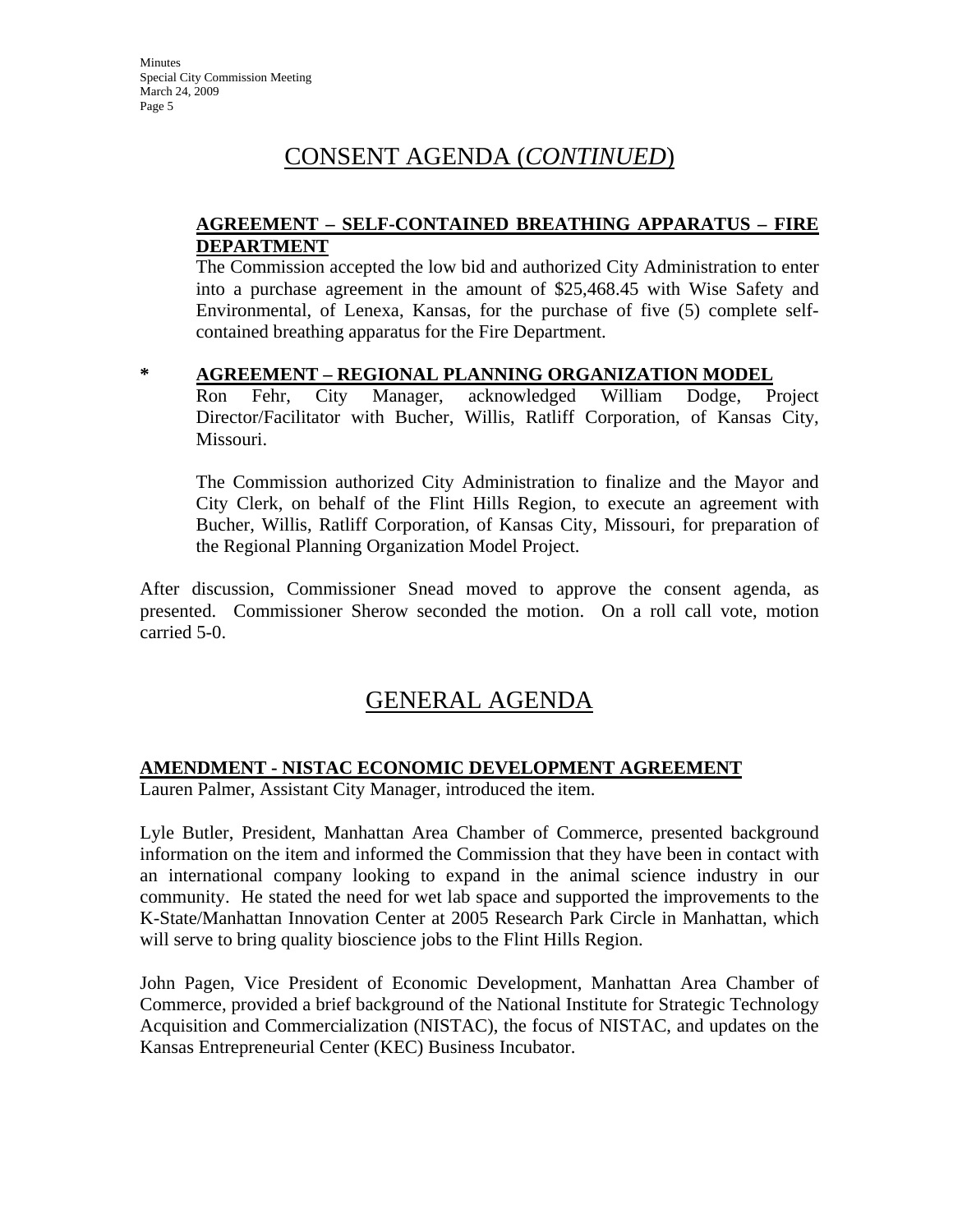## GENERAL AGENDA (*CONTINUED*)

#### **AMENDMENT - NISTAC ECONOMIC DEVELOPMENT AGREEMENT** *(CONTINUED)*

Lauren Palmer, Assistant City Manager, provided an overview of the existing Agreement with NISTAC and the City of Manhattan. She then provided an update on NISTAC's job creation numbers, the proposed amendment to the NISTAC Agreement, a financial summary, and an overview of the recommendation.

Ron Fehr, City Manager, and Lauren Palmer, Assistant City Manager, answered questions from the Commission regarding terms of the Agreement and employment projections. They then responded to questions about NISTAC, the City's investment in the facility, and the viability of incubator businesses to provide commercialized products.

John Pagen, Vice President of Economic Development, Manhattan Area Chamber of Commerce, informed the Commission that the National Bio and Agro-Defense Facility (NBAF) would not be built until 2014 and stated that this is the last portion of the NISTAC building to be finished.

Lyle Butler, President, Manhattan Area Chamber of Commerce, informed the Commission that there are multiple strategies of economic development and that large and mature companies have also expressed an interest with the announcement of NBAF, some with an interest in our region and others in Overland Park and Olathe. He stated that the planning for the NISTAC facility included a flexible design and then answered additional questions from the Commission regarding the facility and use of funds for bioscience initiatives.

Patrick Schaub, Bowman Bowman and Novick, presented an overview of the design and site plan of the NISTAC facility and pilot space build-out plans. He stated that it would take between four to six months to construct the build-out space.

Kent Glasscock, President, NISTAC, provided a brief perspective on knowledge-based economic development initiatives and the opportunity to leverage the K-State intellectual community. He informed the Commission that this is an opportunity to invest in the City's NISTAC facility and urged the Commission to make the proposed improvements to the pilot space for use as a wet lab. He then responded to questions from the Commission regarding the expense of a wet lab facility and elaborated on the mission of NISTAC.

Ron Fehr, City Manager; Bill Frost, City Attorney; and Lauren Palmer, Assistant City Attorney, provided additional information on the request of funds and the Agreement between the City and NISTAC.

Dee Robert Ross, 2304 Brockman Street, informed the Commission that NISTAC is a private, not-for-profit organization and should not receive taxpayer's dollars provided by the City.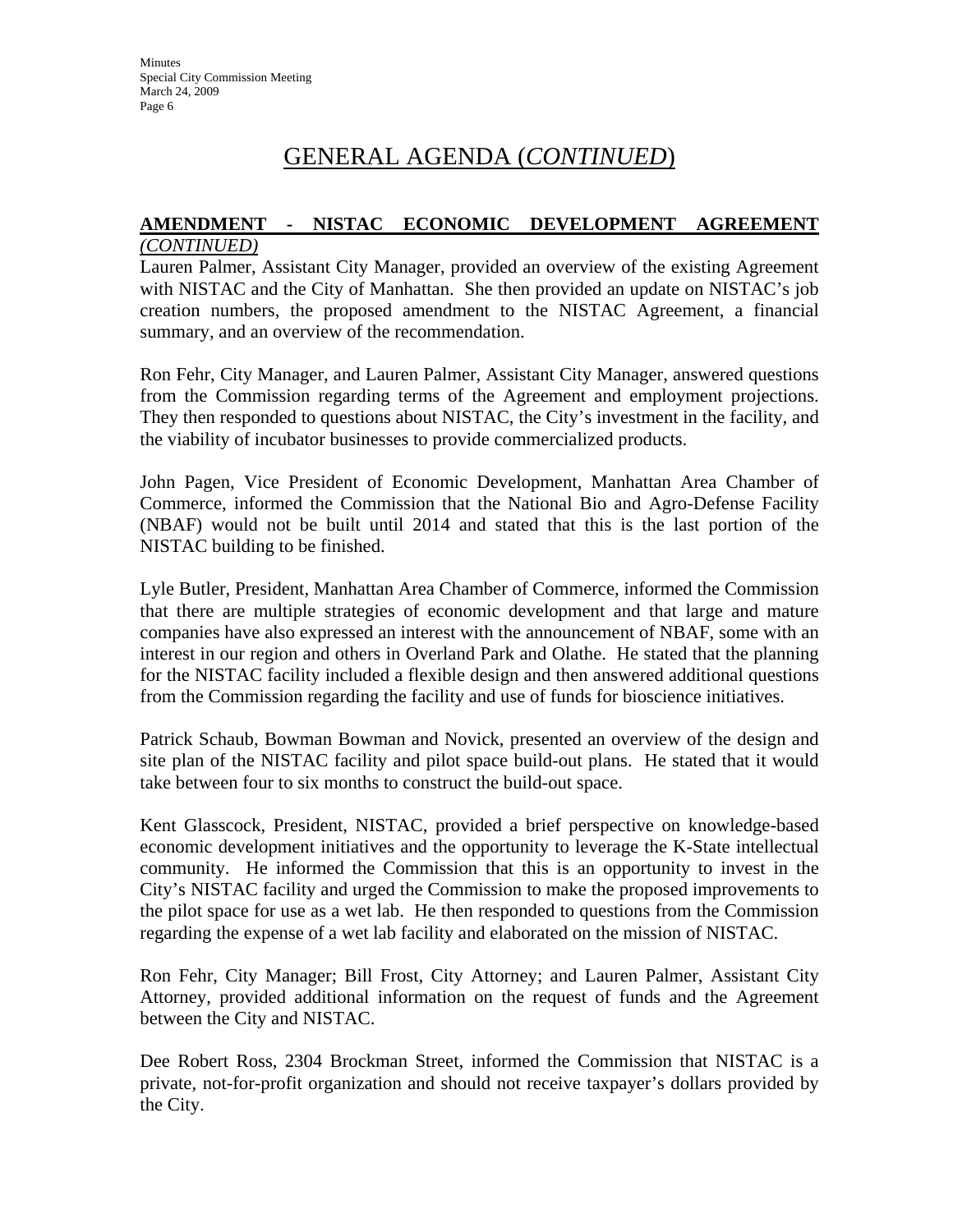Minutes Special City Commission Meeting March 24, 2009 Page 7

## **GENERAL AGENDA (CONTINUED)**

#### AMENDMENT - NISTAC ECONOMIC DEVELOPMENT **AGREEMENT** (CONTINUED)

Ruth Dyer, Associate Provost, Kansas State University, informed the Commission that K-State strongly supports the build-out of the NISTAC facility. She stated this is an opportunity to leverage resources and build effective teams as we continue to strengthen the economic viability of the bioscience industry in Manhattan.

After discussion, Commissioner Snead moved to schedule April 7, 2009, as the date to authorize participation as a signatory in an application to the Kansas Bioscience Authority (KBA) for additional funding to support the NISTAC build-out, and as the date for final consideration of the second amendment to the Economic Development Agreement with NISTAC, contingent upon approval of the KBA grant application. Commissioner Sherow seconded the motion.

After additional discussion and comments by the Commission, on a roll call vote, motion carried 5-0.

SET JUST COMPENSATION - PROPERTY ACOUISITION - 4TH STREET AND **BLUEMONT AVENUE INTERSECTION IMPROVEMENT PROJECT (ST0703)** Brian Williams, Assistant to the City Manager, presented the item.

At 8:55 p.m., Phillips moved to recess into Executive Session until 9:10 p.m., for the purpose of preliminary discussions related to the acquisition of real estate. Commissioner Snead seconded the motion. On roll call vote, the motion carried 5-0.

At 9:10 p.m., the Commission reconvened with Mayor Hatesohl and Commissioners Strawn, Snead, Sherow, and Phillips in attendance. Commissioner Sherow moved to come out of Executive Session. Commissioner Snead seconded the motion.

After discussion, Commissioner Snead moved to establish the values of "just compensation" as outlined in the confidential documents for the acquisition of property needed for the 4<sup>th</sup> Street and Bluemont Avenue intersection improvement project, and authorize City Administration to extend formal offers and negotiate with the property owners for acquisition of the required properties based upon such "just compensation." Commissioner Phillips seconded the motion. On a roll call vote, motion carried 5-0.

#### **ADJOURNMENT**

At 9:11 p.m., the Commission adjourned.

City Clerk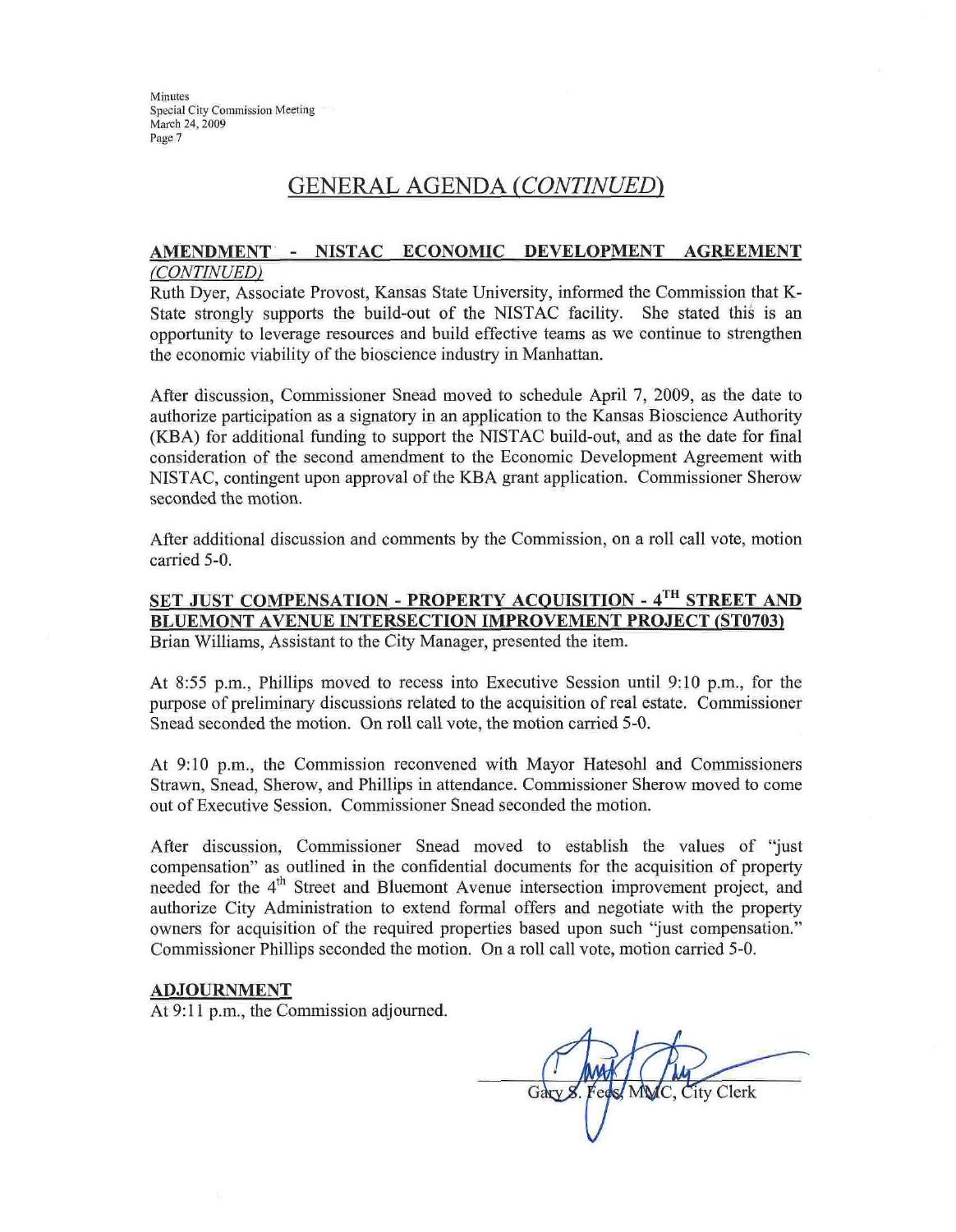*Attachment No. 1*



# INTER-OFFICE MEMORANDUM

| <b>DATE:</b> | <b>February 12, 2009</b>                                                                                      |
|--------------|---------------------------------------------------------------------------------------------------------------|
| TO:          | Manhattan Urban Area Planning Board                                                                           |
| <b>FROM:</b> | <b>Chad Bunger, Planner</b>                                                                                   |
| RE:          | Amend the Manhattan Zoning Regulations to Clarify the Final<br><b>Decision of the Board of Zoning Appeals</b> |

### **BACKGROUND**

The Board of Zoning Appeals (BZA) is required to render a written decision without unreasonable delay after the close of a public hearing, but in all cases, within sixty (60) days of the close of the hearing, to meet the requirements of decisions related to approvals or denials of Appeals, Variances, Exceptions, Conditional Uses, and Modifying Nonconforming Uses Utilizing A Conditional Use.

The current procedure, which is referred to as a Notice of Decision, is a document that sets out the BZA's decision to approve, approve with conditions, or deny an application, finding of facts, conditions of approval, as well as information about the 180 day period of validity. Previous to the beginning of 2009, the BZA Chairperson and BZA Secretary (Staff Liaison) signed the Notice at the BZA meeting following the date of decision, which resulted in a four to five week delay. For example, if a decision was made in January, the Notice would be signed in February. Generally, this was due to the BZA considering its findings, which are set out in the Minutes, and which are not considered until the next month's meeting. A new Notice of Decision process was implemented and the BZA Chairperson and BZA Secretary either sign the Notice on the same night the decision is made, the BZA's findings are determined on the same night, and the applicant and/or owner are sent the Notice within one week of BZA meeting. If the BZA has any concerns about findings of fact, the public hearing is tabled until the findings are determined.

The Legal Department advised the Community Development Department that Articles VIII and XIV should be amended to clearly indicate when the BZA's final decision is made to avoid confusion if a decision is appealed to district court.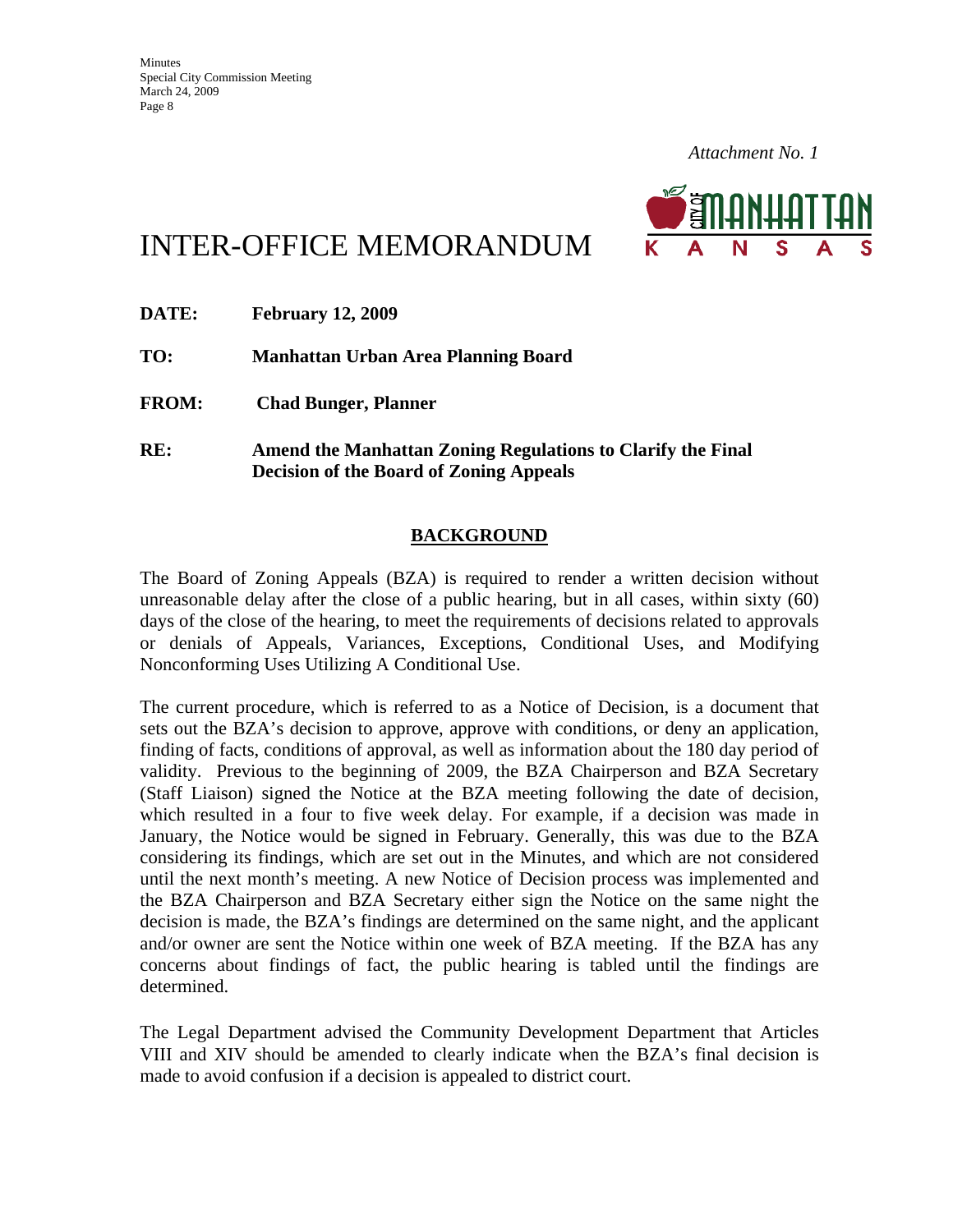Procedurally, the final decision of the BZA could be interpreted to have occurred when the BZA Chairperson signed the Notice of Decision, rather than at the conclusion of the public hearing.

The proposed text amendments to the Zoning Regulations clarify when the final decision of the Board of Zoning Appeals is made.

The proposed changes to the Zoning Regulations are shown in *bold italics.* Words proposed to be removed from the Zoning Regulations are shown with a strikethrough. The proposed changes are as follows:

- 8-501(I) Decisions and Records. *A final decision of the Board of Zoning Appeals occurs upon the majority vote of the Board on the conditional use and exception request at the public hearing.* The Board of Zoning Appeals shall render a written decision containing specific findings of fact on an application for a conditional use and exception, if any, without unreasonable delay after the close of the hearing, and in all cases, within sixty (60) days from the close of the hearing. The Zoning Administrator shall maintain complete records of all actions of the Board of Zoning Appeals with respect to such applications. (Note: This conditional use and exception decision is only applicable to legally nonconforming uses.)
- 14-405. Decision of Appeals. The Board of Zoning Appeals may affirm or reverse, wholly or partly, or may modify the order, requirement, decision or determination appealed from, and to that end shall have all the powers of the Zoning Administrator, may attach appropriate conditions and may issue or direct the issuance of a permit. The concurring vote of three members of the Board of Zoning Appeals shall be necessary to reverse, wholly or partly, modify, or attach any additional conditions to any decision or determination appealed from the Zoning Administrator under these regulations. *A final decision of the Board of Zoning Appeals occurs upon the concurring vote of three members of the Board on the appeal at the public hearing.* The Board of Zoning Appeals shall render a written notice of final decision on the appeal without unreasonable delay after the close of a hearing, and in all cases, within sixty (60) days after the close of the hearing. *(Explanation: Concurring means that at least three members of the BZA must vote to affirm or reverse the appeal, as opposed to a simple majority of a quorum of three members' decisions for exceptions, variances and conditional uses.)*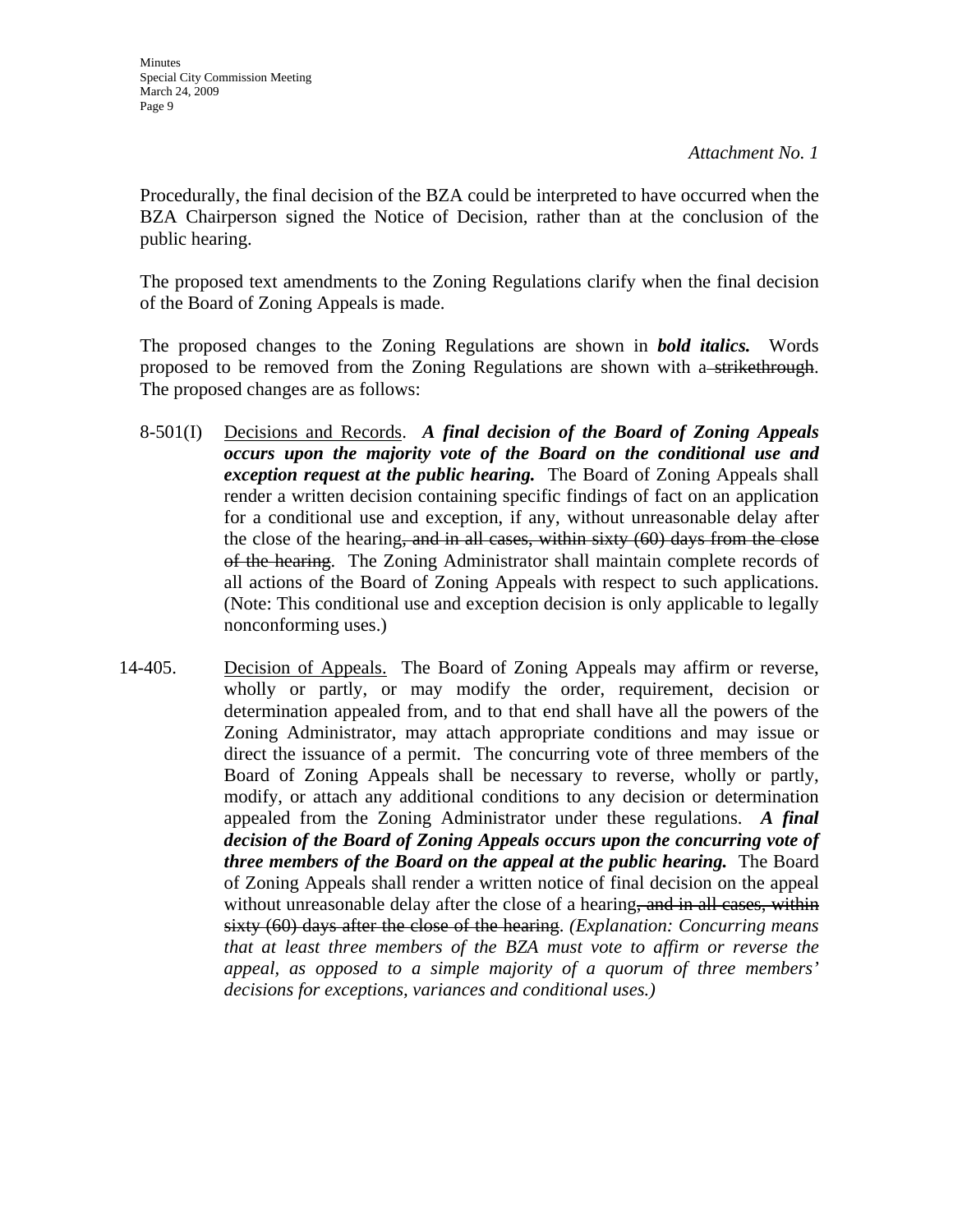**Minutes** Special City Commission Meeting March 24, 2009 Page 10

*Attachment No. 1*

- 14-506. Decisions and Records. *A final decision of the Board of Zoning Appeals occurs upon the majority vote of the Board on the variance request at the public hearing.* The Board of Zoning Appeals shall render a written notice of final decision on an application for a variance without unreasonable delay after the close of a hearing, but in all cases, within sixty (60) days from the close of the hearing. The Zoning Administrator shall maintain complete records of all actions of the Board of Zoning Appeals with respect to applications for variances.
- 14-607. Decisions and Records. *A final decision of the Board of Zoning Appeals occurs upon the majority vote of the Board on the exception request at the public hearing.* The Board of Zoning Appeals shall render a written notice of final decision on an application for an exception without unreasonable delay after the close of the hearing, but in all cases, within sixty (60) days from the close of the hearing. The Zoning Administrator shall maintain complete records of all actions of the Board of Zoning Appeals with respect to applications for exceptions.
- 14-706. Decisions and Records. *A final decision of the Board of Zoning Appeals occurs upon the majority vote of the Board on the conditional use request at the public hearing.* The Board of Zoning Appeals shall render a written notice of final decision containing specific findings of fact on an application for a conditional use without unreasonable delay after the close of the hearing, and in all cases, within sixty (60) days from the close of the hearing. The Zoning Administrator shall maintain complete records of all actions of the Board of Zoning Appeals with respect to applications for conditional uses.

#### **AMENDMENTS TO THE TEXT OF THE ZONING REGULATIONS**

When proposed amendments result in a change to the text of the Zoning Regulations, the report from the Planning Staff shall contain a statement as to the nature and effect of the proposed amendments, and determinations as to the following:

#### **WHETHER SUCH CHANGES ARE CONSISTENT WITH THE INTENT AND PURPOSE OF THE ZONING REGULATIONS**

The intent of the Zoning Regulations is to protect the public health, safety and general welfare, and to protect property values, through the creation of zoning districts in which land uses are controlled in order to be compatible with other nearby uses. The proposed amendments implement the intent and purpose of the regulations by clarifying when the final decision is made by of the Board of Zoning Appeals. Clarifying when the final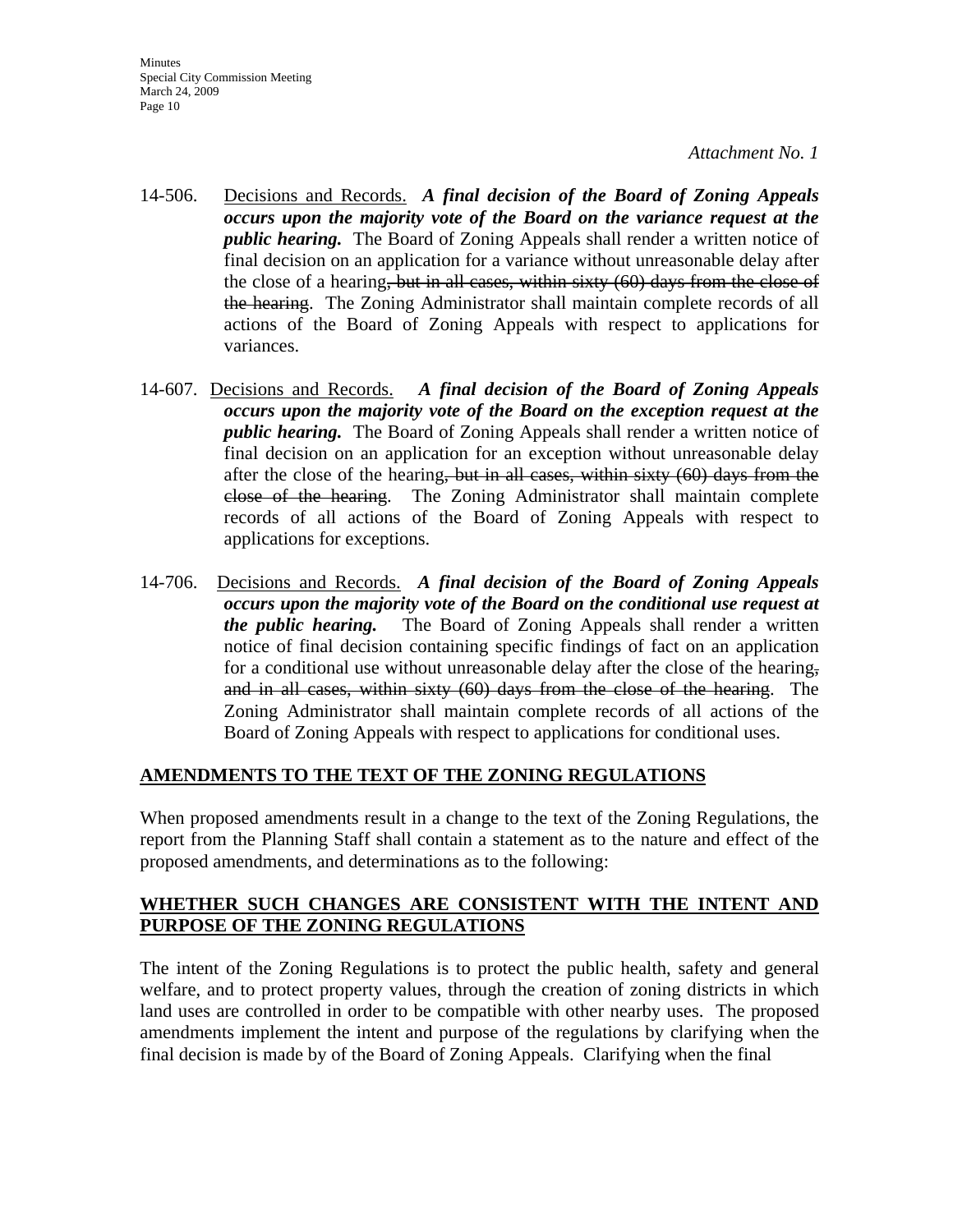*Attachment No. 1*

decision occurs prevents any ambiguity regarding when the decision was made. The proposed amendments are consistent with the intent and purposes of the Zoning Regulations.

#### **AREAS WHICH ARE MOST LIKELY TO BE DIRECTLY AFFECTED BY SUCH CHANGES AND IN WHAT WAY THEY WILL BE AFFECTED**

All zoning districts are equally affected. The Board of Zoning Appeals can hear cases for Appeals, Variances, Exceptions, Conditional Use and Conditional Use to Modify a Nonconforming Use, in all zoning districts in the City.

#### **WHETHER THE PROPOSED AMENDMENTS ARE MADE NECESSARY BECAUSE OF CHANGED OR CHANGING CONDITIONS IN THE AREAS AND ZONING DISTRICTS AFFECTED, OR IN THE CITY PLANNING AREA, GENERALLY, AND IF SO, THE NATURE OF SUCH CHANGED OR CHANGING CONDITIONS**

The proposed amendments are not made because of changing conditions in the City or planning area. The amendments clarify when the Board of Zoning Appeals makes a final decision.

#### **WHETHER SUCH CHANGES ARE CONSISTENT WITH THE INTENT AND PURPOSE OF THE POLICIES AND GOALS AS OUTLINED IN THE ADOPTED COMPREHENSIVE PLAN OF THE CITY**

The Zoning Regulations implement the Comprehensive Plan and its goals, objectives and policies, which are general in nature and do not specify administrative details such as the proposed amendments. However, the proposed amendments clarify when a final decision of the Board of Zoning Appeals is made to ensure that the general statements in the Comprehensive Plan are implemented consistent with legal requirements.